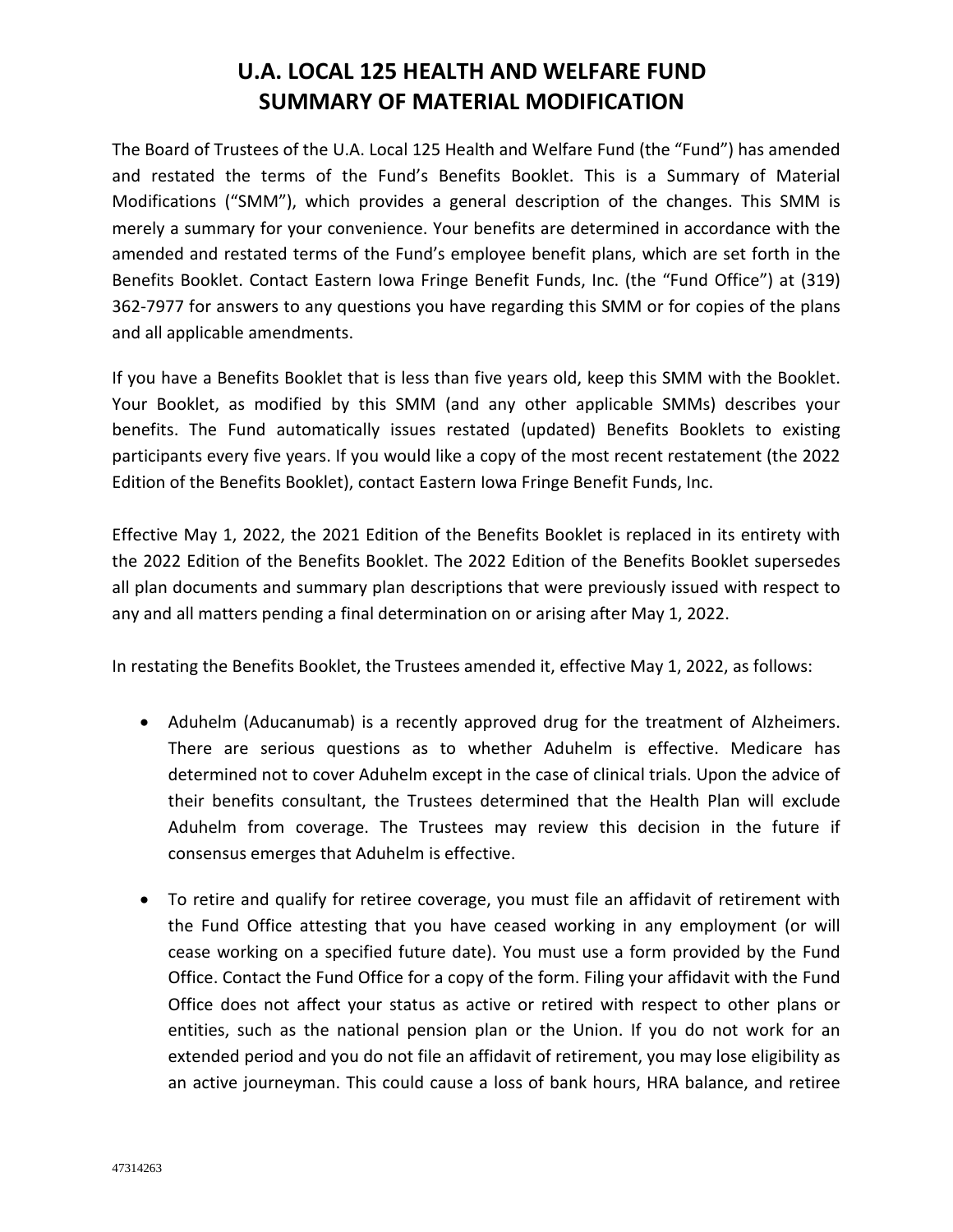eligibility that you may otherwise have retained if you had timely filed an affidavit of retirement with the Fund Office. If you are considering retirement and you have questions about your options, contact the Fund Office.

• Text describing the Health Plan's rehabilitative benefits has been modified. Text has been deleted regarding rehabilitative care for conditions that have limited the initiation of normal speech and motor development. This text had no effect because such care would not be rehabilitative. The superfluous text was deleted to avoid confusion.

Effective September 1, 2022:

• For years, the Fund has terminated journeyman eligibility when a participant voluntarily stops working for contributing employers. That rule remains in effect. In addition, your eligibility for journeyman benefits will now be terminated if no employer contributions are made on your behalf for eighteen consecutive months. As a reminder, termination of eligibility under these circumstances results in the loss of all bank hours and any unused HRA balance.

The 2022 Edition of the Benefits Booklet also elaborates on certain existing provisions as follows:

• Healthcare providers, like other businesses, make errors in billing. Common errors include incorrect charges, duplicate charges, and duplicate invoices. Some out-ofnetwork providers may intentionally bill in a manner designed to substantially inflate the cost of the services provided beyond the intrinsic value. They may also accidentally or fraudulently bill for services that were not provided. Read the explanations of benefits you receive from the Fund. If there are charges you do not understand, contact the provider for an explanation. If you identify errors, inflationary billing, or fraud, contact the Fund Office for assistance. It has long been the case that the Fund does not cover expenses for which you are not liable, which includes erroneous, inflated, or fraudulent charges. Language has been added to the Benefits Booklet to explicitly state that there is no coverage for invoiced charges that are erroneous, inflated, or fraudulent. For instance, if a healthcare provider bills you twice for one service, the Fund will provide coverage with respect to only one of the invoices. You must dispute the duplicative invoice with the healthcare provider.

**This SMM is merely a summary for your convenience. Your benefits are determined in accordance with the amended and restated terms of the Fund's employee benefit plans. Contact Eastern Iowa Fringe Benefit Funds, Inc. at (319) 362-7977 for answers to any questions you have regarding this SMM.**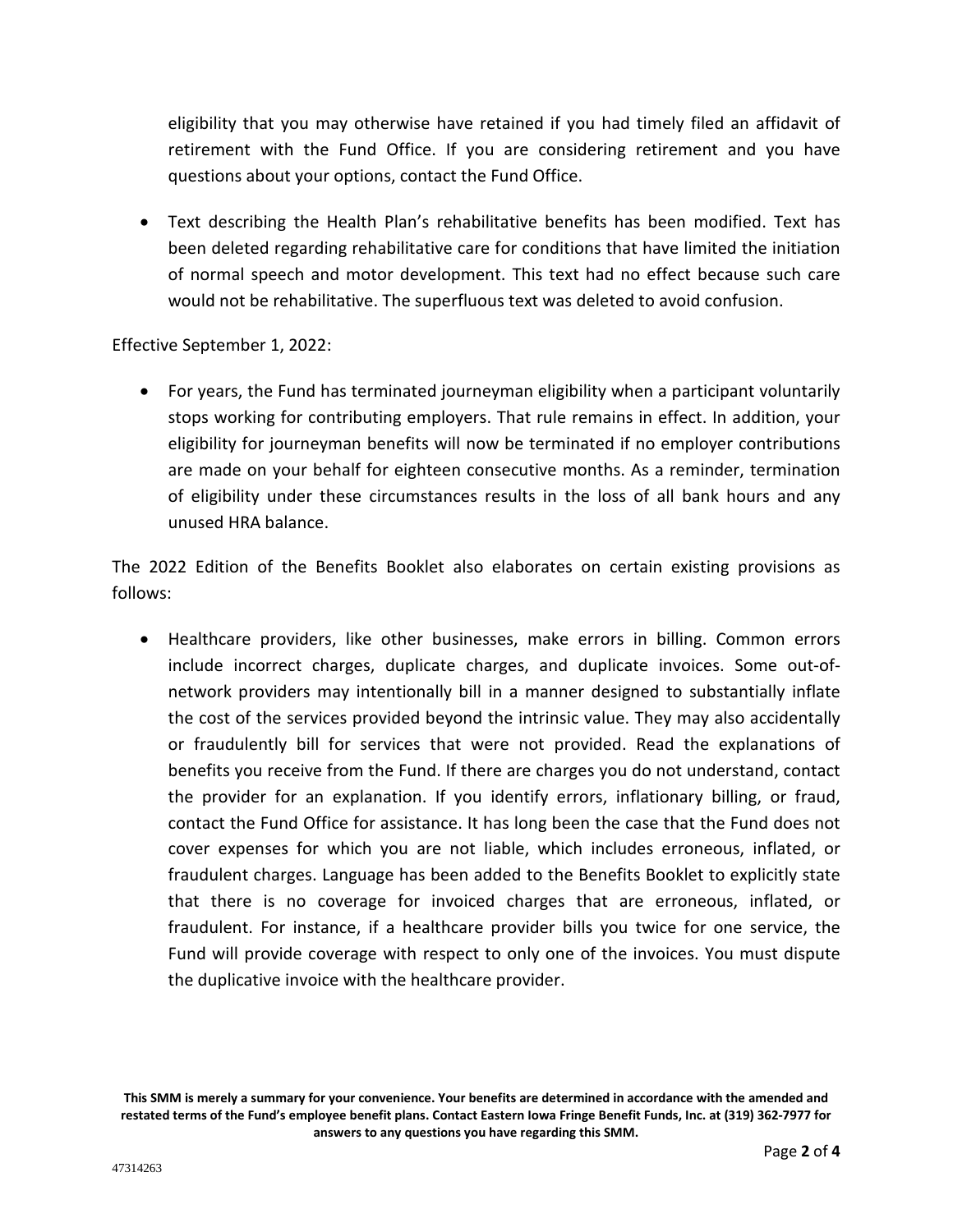- For purposes of claims and appeals to the Fund, you have the right to appoint a representative to act on your behalf. This allows a representative (e.g., a family member, or your attorney) to communicate with the Fund on your behalf. The Fund will treat the acts of your representative as if they are your acts. For instance, if your representative fails to timely appeal a denial of your claim, the result will be the same as if you had failed to timely appeal. To appoint a representative, you must file a written form with the Fund Office. Contact the Fund Office to obtain the appropriate form. For most claims, you may appoint any person or entity to represent you except the person or entity with which you incurred the expenses that are at issue in your Claim (e.g., your healthcare provider and your healthcare provider's company). If a dispute arises regarding coverage, your healthcare provider has a conflict of interest with you on the key issue of the extent of your liability to the provider. Your representative should exclusively represent your interests both with respect to the Fund's obligations to reimburse you and your obligation to pay your healthcare provider. Accordingly, to the maximum extent permitted by law, if you choose to appoint a representative, the Fund will not accept the appointment of your healthcare provider as your representative. Solely in the case of an appeal of an urgent care claim, as defined by 29 C.F.R. 2560.503- 1(m)(1), you may appoint your healthcare professional (the person, not the professional's employer or company) as your representative.
- All healthcare benefits provided by the Fund are determined by reference to the "allowed amount". This is a dollar amount assigned to an item or service by a predetermined process that is used to calculate cost-sharing and reimbursement amounts. The purpose of this rule is to prevent the Fund from paying excessive amounts for out-of-network healthcare services that are provided without any opportunity to negotiate the cost. All health plans incorporate this rule in some way. Without it, out-ofnetwork healthcare providers could charge you disproportionately large amounts for their services and the Fund would bear most of the cost. That would rapidly bankrupt the Fund. For years, the Fund has defined the allowed amount for out-of-network services to be 140% of the amount Medicare would pay. This Medicare reference pricing provides an objective process to determine out-of-network allowed amounts. Medicare reference pricing will almost always apply. If you receive an item or service that Medicare would cover in some fashion, Medicare reference pricing applies to all the charges associated with the item or service. Medicare reference pricing does not apply line item by line item. It applies based on the substance of the items and services provided. Where Medicare would not pay for some of the associated charges, the

**This SMM is merely a summary for your convenience. Your benefits are determined in accordance with the amended and restated terms of the Fund's employee benefit plans. Contact Eastern Iowa Fringe Benefit Funds, Inc. at (319) 362-7977 for answers to any questions you have regarding this SMM.**